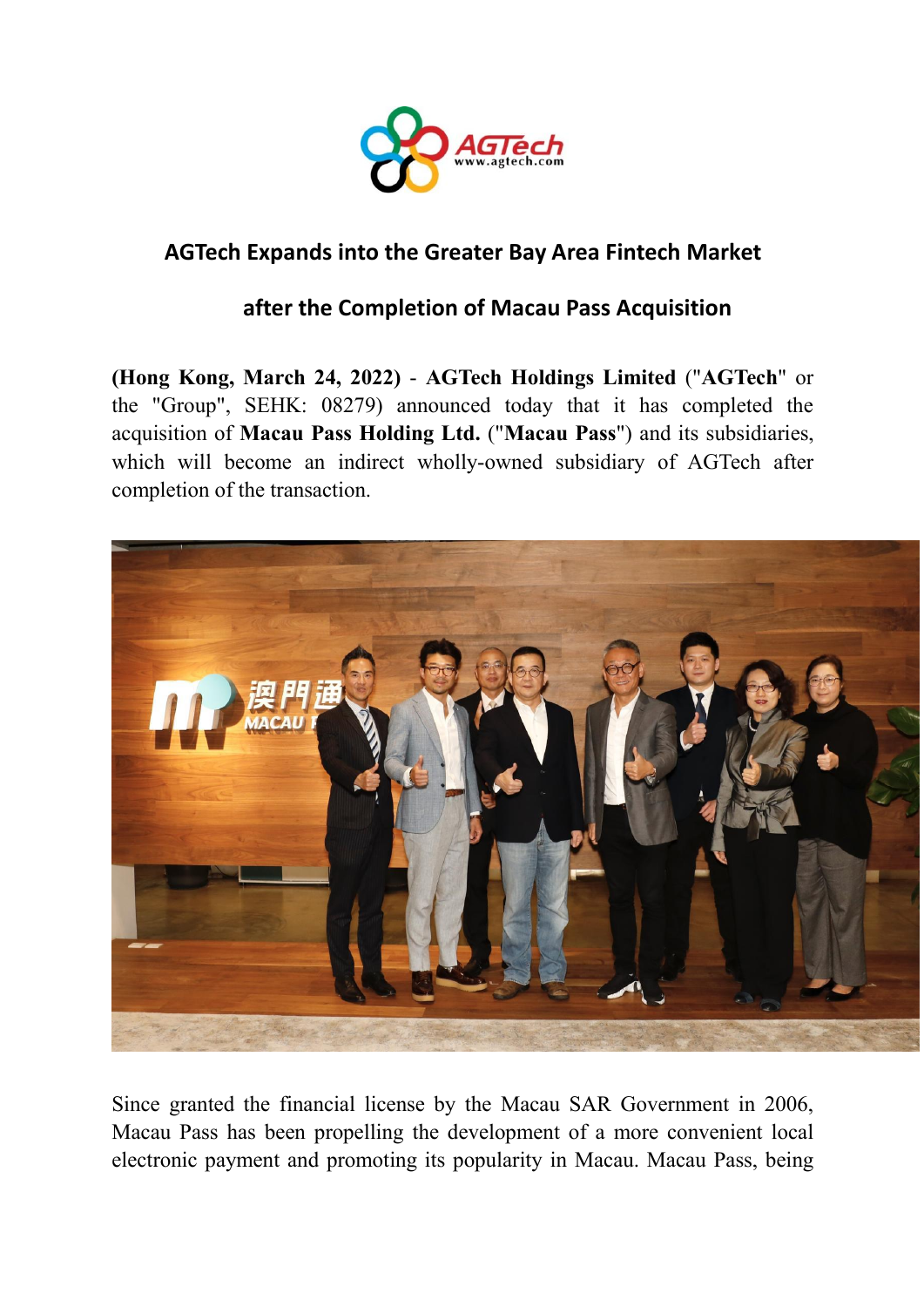the leading payment service provider in Macau, issued the first and the most commonly used contactless smart card for payments in Macau, **Macau Pass Card** ("**MP Card**"). While initially used in bus fare payment system, its usage has later been expanded into a wide range of payments such as those for other public transports, car parks, government services, retail consumptions, and food and beverage services. There are currently more than three million MP Cards in issue.

The first mobile payment platform in Macau, **Macau e-wallet** ("**MPay**"), was subsequently issued by Macau Pass, it was an innovated product which led Macau into the development of e-payment. The major functions of MPay cover on-line and off-line payments, transfers, utility payments like telephone, water, electricity and gas bills and public transports. Currently over 90% of Macau residents are registered MPay users. Its cross-border operation between Hong Kong and Mainland China has been approved by the People's Bank of China and **the Monetary Authority of Macao** ("**AMCM**") in 2019, the first financial institution having offshore headquarters to be granted the right to use its offshore e-wallet across the border in Mainland China. The completion of the acquisition will create tremendous synergies to AGTech's existing businesses and broaden the revenue base of the Group through integrations along the value chain.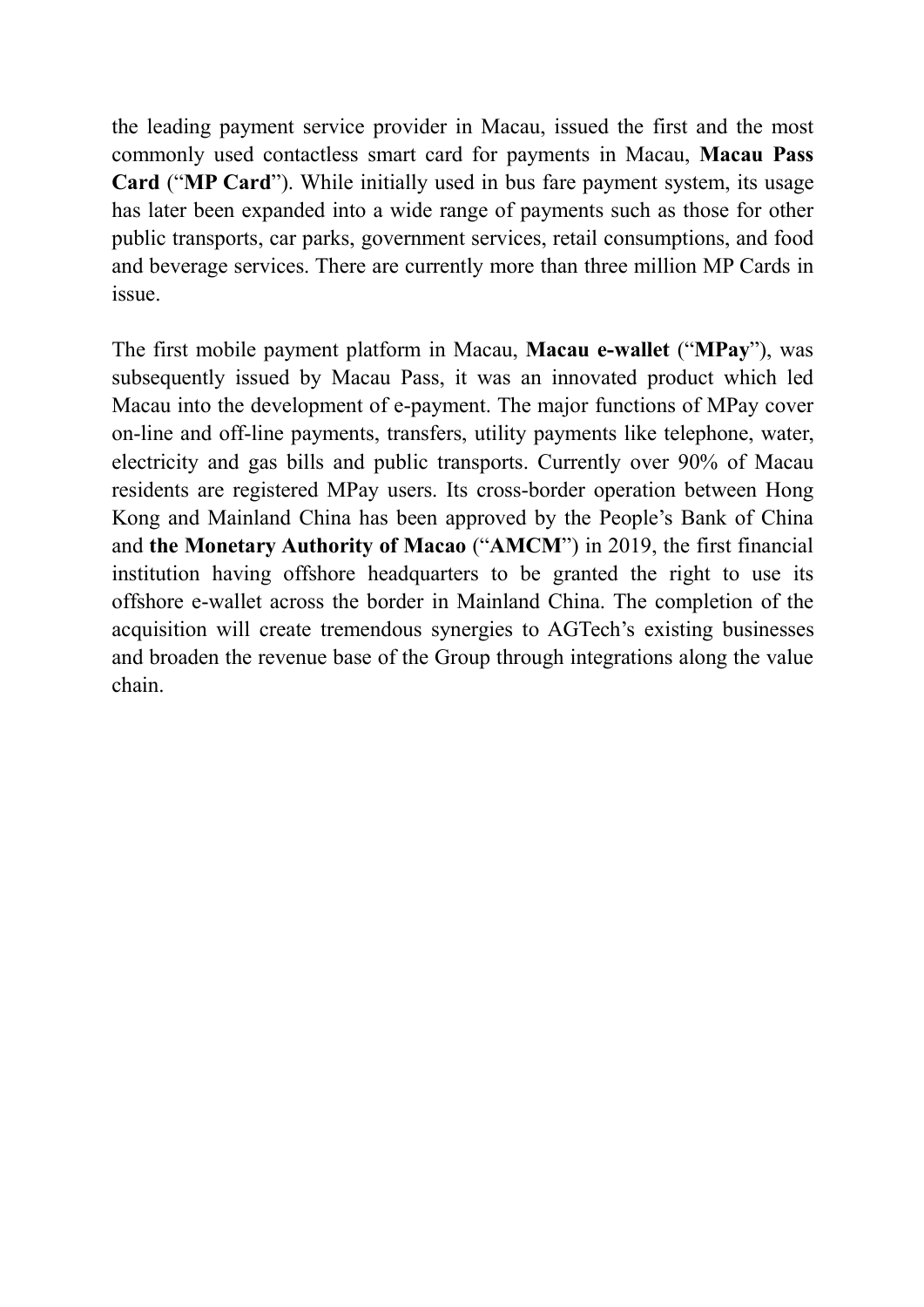

"As a local business, Macau Pass's years-long investment in the community and economy of Macau has borne fruitful results, and is fully recognized and highly appreciated by AGTech." praised **Mr. Sun Ho**, **Chairman and CEO of AGTech**. "Over the years, Macau Pass has been actively involving in local fintech industry, expanding its e-payment applications to different levels of Macau people's daily lives. AGTech shares Macau Pass's ideology of livelihood services-oriented. While enabling a stable transition of Macau Pass, we will cooperate with the local government to turn Macau into a smart city of the 21st century. Through innovation, we will strive to facilitate the integration of Macau Pass, and will invest more resources into integrated payment scenarios that combine on-line and off-line payments, as well as to create a hybrid platform that integrates mobile payment, e-commerce and local services for users and merchants. We will expand mobile payment services to support merchants and SMEs to leverage its advantages in order to speed up services and the development of digitization and intelligence management to meet the increasing consumer demand in the Greater Bay Area. This can provide users with stable, secure and efficient mobile payment experiences, while giving Macau our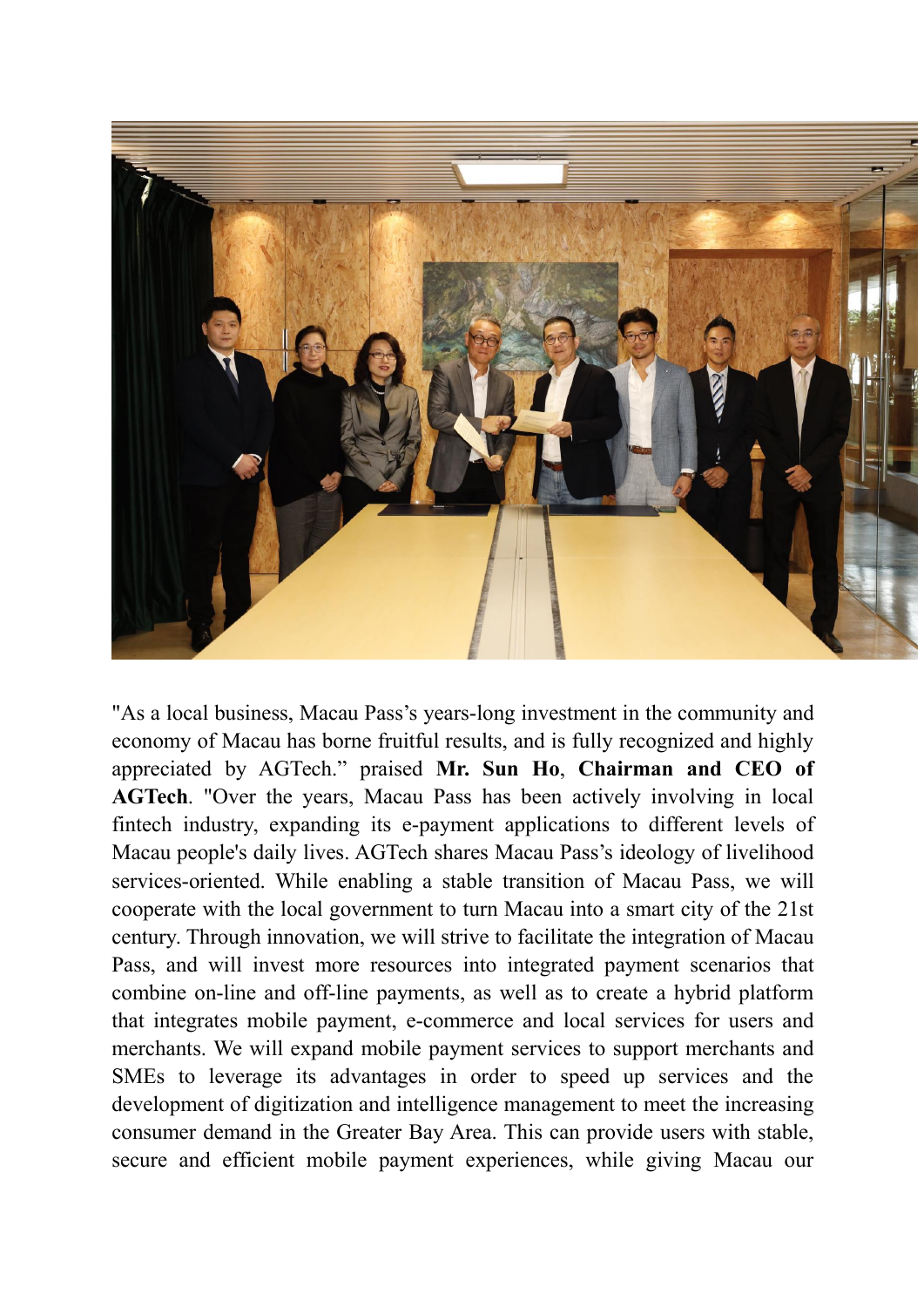support in its next new phase of digital economy."

According to AMCM's figures published in February this year, the number of mobile payment transactions in Macau has increased from approximately 65.5 million in 2020 to approximately 193 million in 2021, representing a year-on-year increase of 194%; the total transaction value has increased from approximately MOP 6.3 billion in 2020 to approximately MOP 18.5 billion in 2021, representing a year-on-year increase of 192%. These figures showcase increasing trends in both the frequency and the transaction value of mobile payments in Macau.



"The completion of Macau Pass acquisition marks an important milestone for AGTech. It lays a solid foundation for the Group's future strategic expansion into payment business and financial services ecosystem. Under the policy of